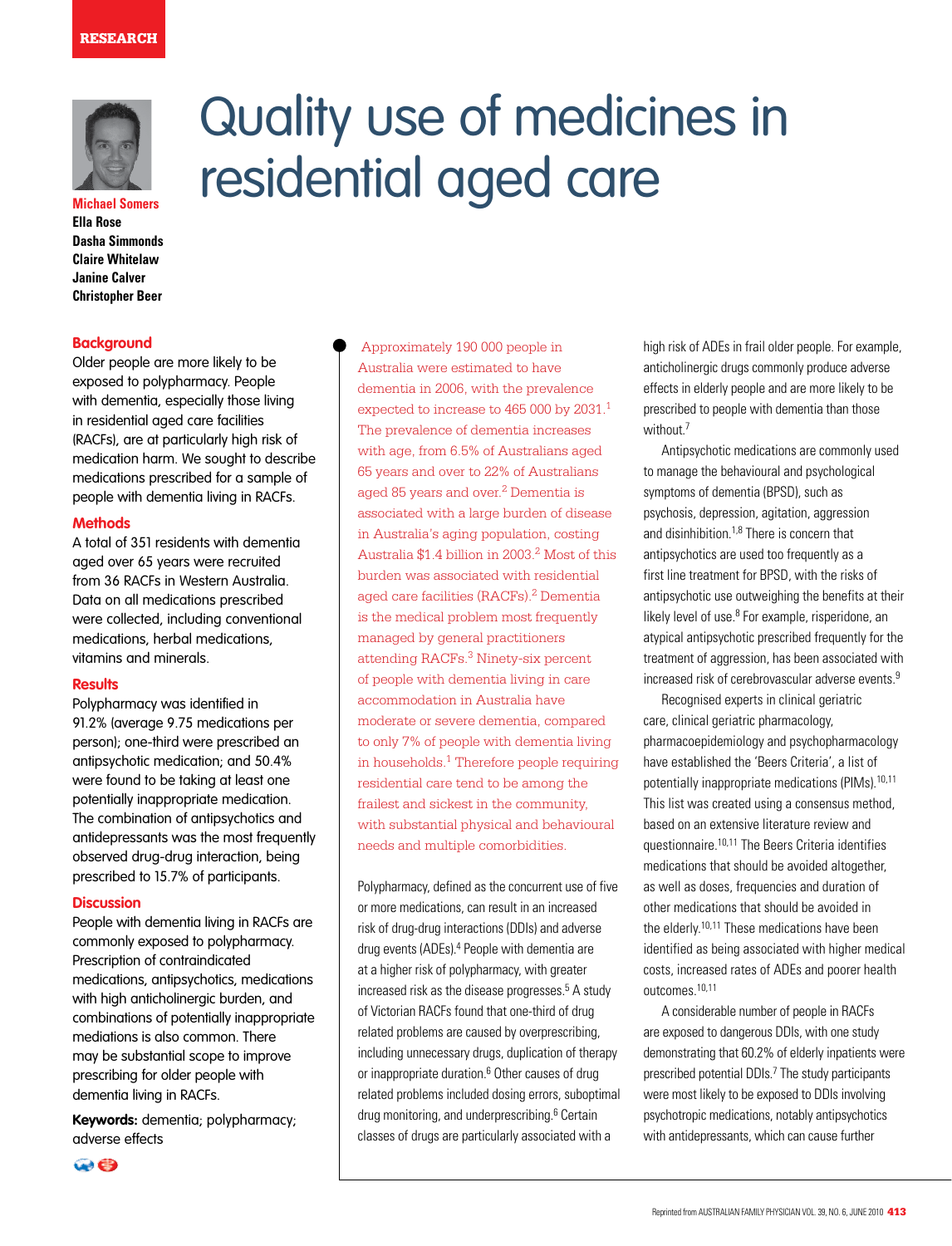cognitive deterioration.7 The scope of potential DDIs, and antipsychotic and PIM use in Australia has only been studied to a limited extent.<sup>11</sup>

Australia's National Medicines Policy highlights quality use of medicines as a central objective and the Australian Commission on Safety and Quality in Health Care has been established to, in part, promote quality use of medicines.<sup>12</sup> Despite this, the problem of ADEs persists.12 Prescribing to elderly people is complicated by several factors including changing pharmacokinetics with age, increased likelihood of multiple comorbidities, the need for polypharmacy to address these conditions, and poor communication between health professionals.12–15 This results in an increased likelihood of practitioners failing to adjust medication doses in the elderly, and to monitor and review their medications.<sup>12</sup> Consequently, medications can be used at incorrect doses, for longer durations than clinically indicated, when they are ineffective, and when an equally effective but safer alternative is available.12

This study aimed to describe the patterns of prescribing for a sample of older people with dementia living in RACFs, including:

- number of medications prescribed
- extent of psycholeptic use
- use of potentially inappropriate medications
- drug-drug interactions
- anticholinergic burden.

# **Methods**

A total of 351 people were included in the study (*Figure 1*). Inclusion criteria were: resident of a Western Australian RACF; recorded diagnosis of dementia; age over 65 years; Mini-Mental State Examination (MMSE) score of <24. Residents were excluded if the facility staff identified them as being acutely medically unstable or suffering from delirium, or in the terminal stages of dementia or a comorbid illness.

Consent for trial participation was sought from the participant if able to give consent. Agreement for trial participation was also sought from residents' surrogates (next of kin or other identified proxy) and the GP.

Data collected from residents comprised part of the baseline data in a larger ongoing randomised trial of educational interventions. The medication survey recorded medications that



the participants were prescribed at the time of data collection, either as a regular or pro re nata (PRN or 'as required') medication. Data on all medications was collected, including conventional medications as well as herbal medications, vitamins and minerals.

The drug data was cleaned by removing items that were not medications (eg. hearing aid), removing duplicate drugs, correcting spelling errors, converting all drugs to generic names, and coding all drugs using the World Health Organization Anatomical, Therapeutic, and Chemical (ATC) Classification System.16 The number of drugs was counted, with polypharmacy defined as five or more drugs. The number of psycholeptic (ATC code N05, including antipsychotics [N05A], anxiolytics [N05B] and hypnotics/sedatives [N05C]) and antidepressants (N06A) were also counted. The modified Beers Criteria were used to define PIMs (Table 1).<sup>10</sup> A list of potential DDIs was compiled using previously published data.7,17 The anticholinergic drug scale was used to determine anticholinergic burden.<sup>18,19</sup> Using the scale, each medicine was rated on a scale from 0–3 according to their anticholinergic activity, with a rating of 0 indicating no anticholinergic potential and 3 indicating marked anticholinergic potential,<sup>18</sup> and the scores summed.

Data were analysed with descriptive statistics in the Statistical Package for the Social Sciences 16.0 (SPSS).20

The research was approved by the Human

Research Ethics Committee of the University of Western Australia.

# **Results**

Of the 351 participants in the study, the mean age was 85.24 (SD: 7.87); 75.4% were female. The mean MMSE score was 12.50 (SD: 7.61).

Polypharmacy was identified in 320 participants (91.2%). The number of medications taken by each participant ranged from 1 to 21 (mean: 9.75, SD: 3.88).

One-hundred and seventeen (33.3%) of the study participants were prescribed an antipsychotic, with nine of these 117 being prescribed two antipsychotic medications (Table 2). Risperidone, prescribed to 55 study participants, was the most commonly used antipsychotic. Other commonly prescribed antipsychotics were quetiapine (prescribed to 22 participants), olanzapine (17 participants), and haloperidol (15 participants).

Fifty-five (15.7%) study participants were prescribed a combination of antipsychotics and antidepressants.

Potentially inappropriate medications were prescribed to 177 participants (50.4%). Of these participants, 115 (32.8%) were taking one potentially inappropriate medication, 55 (15.7%) were taking two, while seven participants (2.0%) were taking three. The short acting benzodiazepines, temazepam (92 residents) and oxazepam (52 residents), were the most frequently prescribed PIMs.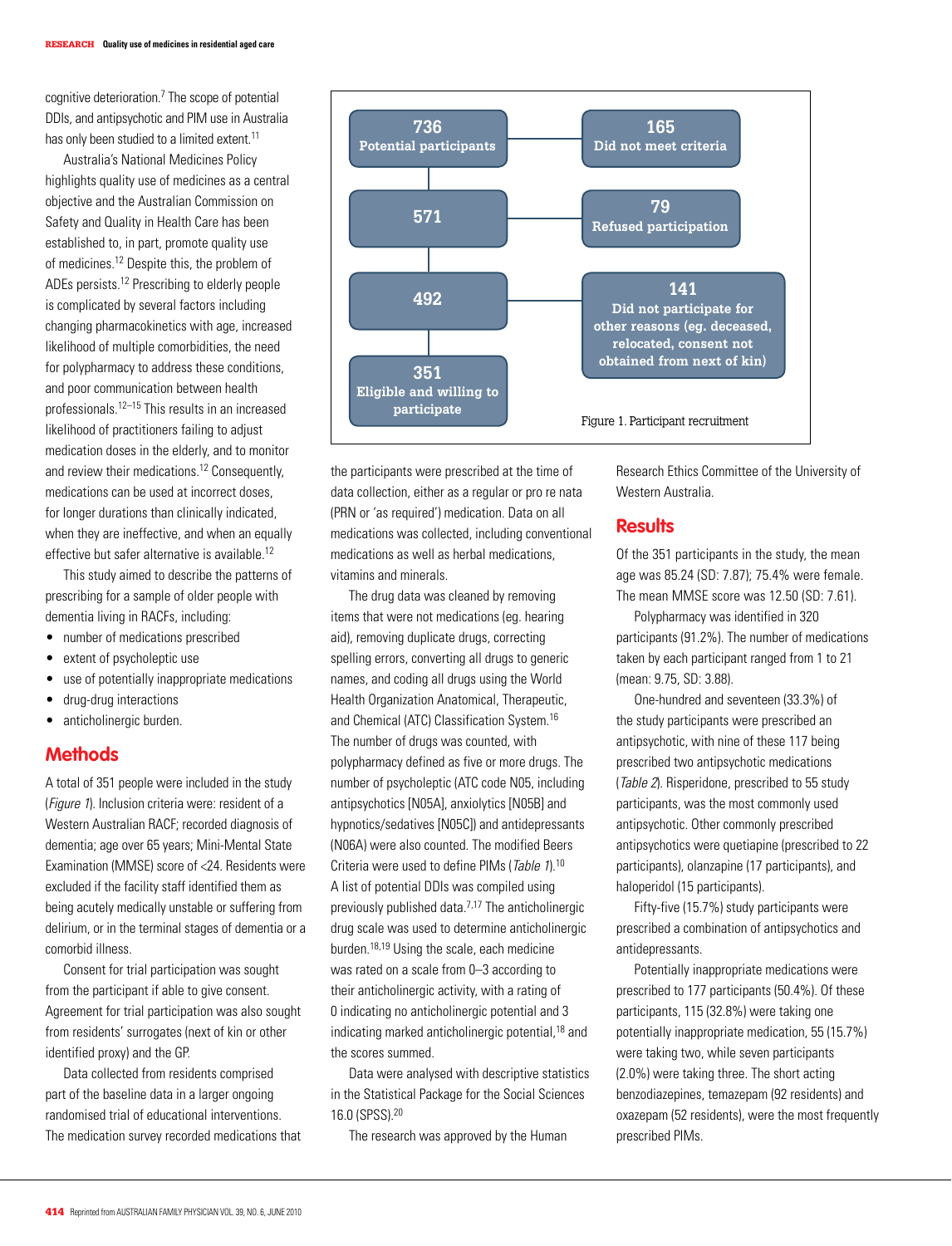| Table 1. Potentially inappropriate medications*10 |                     |                     |                            |  |
|---------------------------------------------------|---------------------|---------------------|----------------------------|--|
| Alprazolam                                        | Cyproheptadine      | Hyoscyomine         | Orphenadrine               |  |
| Amiodarone                                        | Desiccated thyroid  | Indomethacin        | Oxaprozin                  |  |
| Amitriptyline                                     | Dexchlorpheniramine | Isoxsurpine         | Oxazepam                   |  |
| Amphetamines                                      | Diazepam            | Ketorolac           | Oxybutynin                 |  |
| Barbiturates (except phenobarbital)               | Dicyclomine         | Lorazepam           | Pentazocine                |  |
| Belladonna alkaloids                              | Digoxin             | Meperidine          | Perphenazine amitriptyline |  |
| Bisacodyl                                         | Diphenhydramine     | Meprobamate         | Piroxicam                  |  |
| Carisoprodol                                      | Dipyridamole        | Mesoridazine        | Promethazine               |  |
| Cascara segrada                                   | Disopyramide        | Metaxalone          | Propantheline              |  |
| Chlorazepate                                      | Doxazosin           | Methocarbamol       | Propoxyphene               |  |
| Chlordiazepoxide                                  | Doxepin             | Methyldopa          | Quazepam                   |  |
| Chlordiazepoxide amitriptyline                    | Ergot mesyloids     | Methyldopa-         | Reserpine                  |  |
| Chlorpheniramine                                  | Ethacrynic acid     | hydrochlorothiazide | Temazepam                  |  |
| Chlorpropamide                                    | Ferrous sulfate     | Methyltestosterone  | Thioridazine               |  |
| Chlorzoxazone                                     | Fluoxetine          | Mineral oil         | Ticlopidine                |  |
| Cimetidine                                        | Flurazepam          | Naproxen            | Triazolam                  |  |
| Clidinium-chlordiazepoxide                        | Guanadrel           | Neoloid             | Trimethobenzamide          |  |
| Clonidine                                         | Guanethidine        | Nifedipine          | Tripelennamine             |  |
| Cyclandelate                                      | Halazepam           | Nitrofurantoin      |                            |  |
| Cyclobenzaprine                                   | Hydroxyzine         | Oestrogens only     |                            |  |

\* Not all of these drugs are available in Australia. Some medications are only potentially inappropriate in higher doses, certain forms or for certain conditions

| Table 2. Psycholeptic and antidepressant use |                                 |                                     |  |  |
|----------------------------------------------|---------------------------------|-------------------------------------|--|--|
| <b>Medication</b>                            | Number of study<br>participants | Percentage of study<br>participants |  |  |
| Antipsychotics                               | 117                             | 33.3%                               |  |  |
| Anxiolytics                                  | 74                              | 21.1%                               |  |  |
| Antidepressants                              | 169                             | 48.1%                               |  |  |
| Hypnotics and sedatives                      | 97                              | 276%                                |  |  |

Mean anticholinergic burden score among the participants was 1.93 (SD: 1.68). Only 64 participants (18.2%) had no anticholinergic burden. Over 50% of the participants had an anticholinergic burden score of 1 (31.1%) or 2 (21.1%). Twenty-five (7.1%) of the participants were prescribed at least one medication classed with marked anticholinergic potential (anticholinergic burden score of 3). Amitriptyline and promethazine were the most frequently prescribed medications with marked anticholinergic potential.

# **Discussion**

The present study has described prescribing for a population of Australian residents of RACFs with dementia. Previous literature has demonstrated

that elderly people in Australian RACFs are prescribed an average of seven medications, but that people with dementia are at an increased risk of polypharmacy.<sup>6</sup> The findings of this study are consistent with these findings.

One-third of the study participants (n=117, 33.3%) were taking at least one antipsychotic medication. This finding is consistent with censuses of antipsychotic use among people with dementia in RACFs in the United States in 2004 (33.1%), and England in 1997 (30.7%).21,22 Atypical antipsychotics are the most common pharmacological treatment for BPSD.<sup>8</sup> It has been reported that antipsychotic medications have limited efficacy in the treatment of BPSD however, and may contribute to morbidity and mortality.<sup>8</sup>

Future research should focus on determining the efficacy of other treatments for BPSD. Psychological interventions and alternative medications may ameliorate BPSD without additional morbidity and mortality risk. The RACFs are resource limited environments however, and frequent use of antipsychotic medications may reflect barriers to the use of nonpharmacologic interventions for BPSD. Given that BPSD may be transient, pharmacotherapy of BPSD often does not need to be long term. Our data does not include the length of time that antipsychotics had been prescribed.

Drug-drug interactions are common among elderly people with dementia, and previous studies have shown that the most frequently involved drugs are the psychotropic drug class.<sup>7</sup> These findings are reflected in this study, in which 55 people (15.7%) were prescribed a combination of antipsychotics and antidepressants.

The most commonly prescribed PIMs in the present study were benzodiazepines, notably temazepam, oxazepam, lorazepam and diazepam. Despite the dangers associated with benzodiazepine use in the elderly, they are frequently prescribed.<sup>6,11</sup>